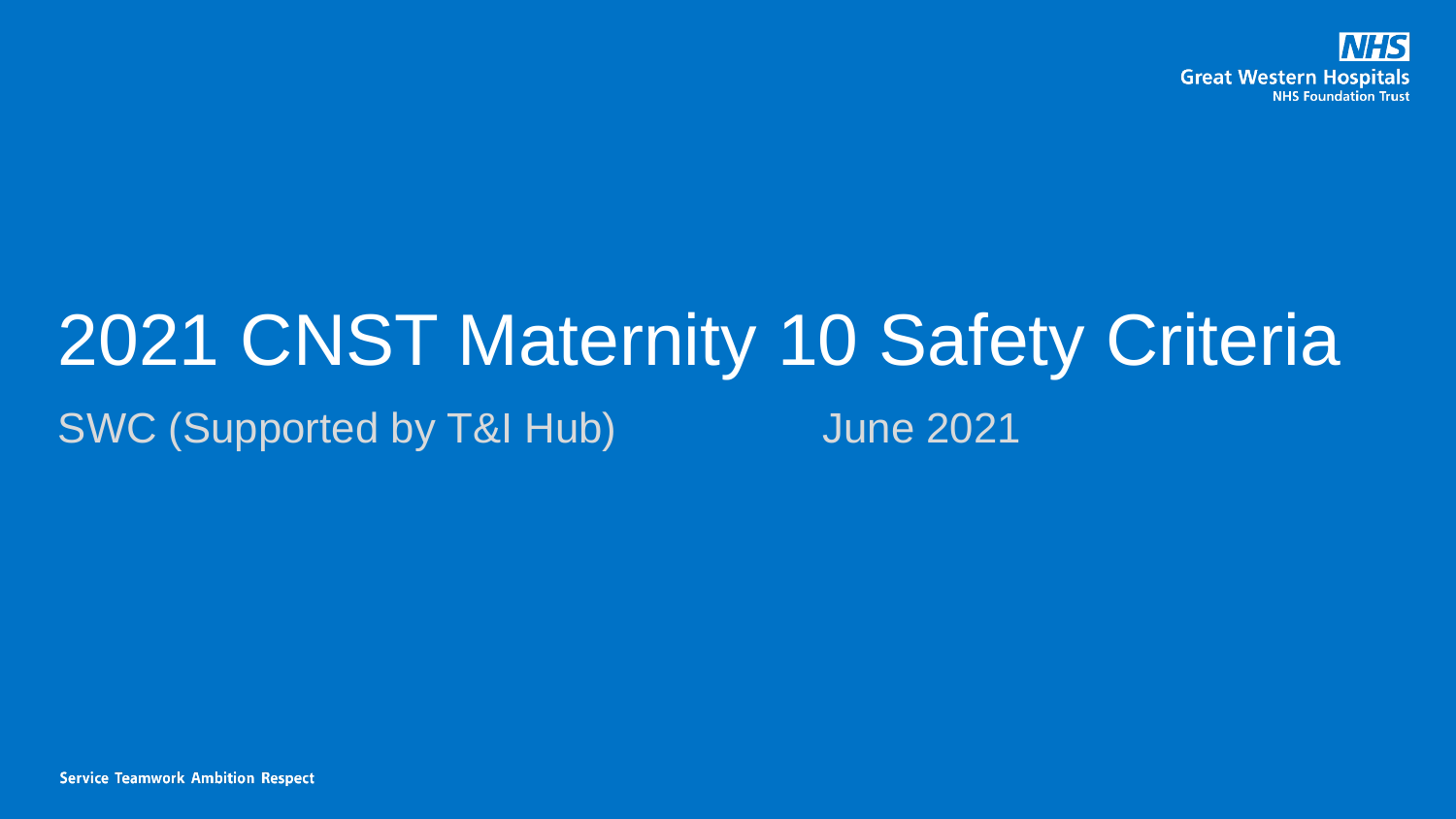## **2021 CNST Maternity 10 Safety Criteria**

**Overview & Summary Review of Criteria RAG Status (as of 30th June 2021)** 



|                | <b>Criteria</b>                                                                                                                                                                                                | <b>RAG</b> | <b>NHS</b> Foundation Iru<br><b>Review Comments</b>                             |
|----------------|----------------------------------------------------------------------------------------------------------------------------------------------------------------------------------------------------------------|------------|---------------------------------------------------------------------------------|
| 1.             | Are you using the PMRT to review perinatal deaths to the required standard?                                                                                                                                    |            | Criteria compliant & evidence linked to assurance tracker                       |
| 2.             | Are you submitting data to the Maternity Services Data Set to the required standard?                                                                                                                           |            | Criteria compliant & evidence linked to assurance tracker                       |
| 3.             | Can you demonstrate that you have transitional care services to support the<br>recommendations made in the Avoiding Term Admissions into Neonatal units Programme?                                             |            | Criteria compliant & evidence linked to assurance tracker                       |
| 4.             | Can you demonstrate an effective system of clinical* workforce planning to the required<br>standard?                                                                                                           |            | Action plans are in place to demonstrate how we will meet<br>the safety action. |
| 5.             | Can you demonstrate an effective system of midwifery workforce planning to the required<br>standard?                                                                                                           |            | Action plans are in place to demonstrate how we will meet<br>the safety action. |
| 6.             | Can you demonstrate compliance with all five elements of the Saving Babies' Lives care<br>bundle Version 2?                                                                                                    |            | Action plans are in place to demonstrate how we will meet<br>the safety action. |
| 7 <sub>1</sub> | Can you demonstrate that you have a mechanism for gathering service user feedback, and<br>that you work with service users through your Maternity Voices Partnership to coproduce<br>local maternity services? |            | Criteria compliant & evidence linked to assurance tracker                       |
| 8.             | Can you evidence that the maternity unit staff groups have attended an 'in-house' multi-<br>professional maternity emergencies training session since the launch of MIS year three in<br>December 2019?        |            | Criteria compliant & evidence linked to assurance tracker                       |
| 9.             | Can you demonstrate that the trust safety champions (obstetrician, midwifery and<br>neonatal) are meeting bimonthly with Board level champions to escalate locally identified<br>issues?                       |            | Action plans are in place to demonstrate how we will meet<br>the safety action. |
| 10.            | Have you reported 100% of qualifying 2019/20 incidents under NHS Resolution's Early<br>Notification scheme?                                                                                                    |            | Criteria compliant & evidence linked to assurance tracker                       |